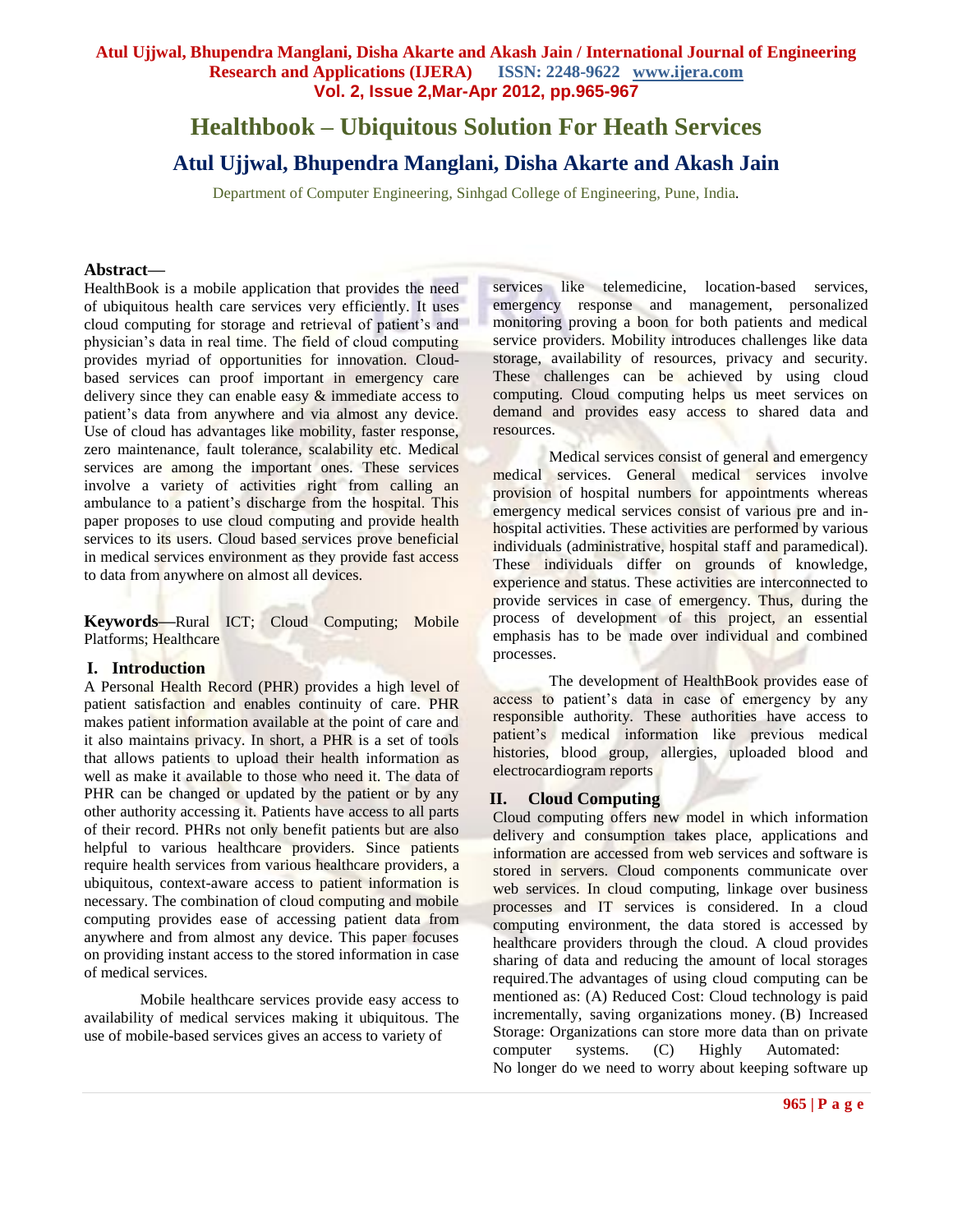to date. (D) Flexibility: Cloud computing offers much more flexibility than past computing methods. (E)More Mobility: Users can access information wherever they are. (F) Allows shifting focus: We do not need to worry about constant server updates.

The use of mobile helps us access data through cloud anywhere and anytime satisfying our purpose of providing instant services to the patients.

Once the patient has registered to the web service inputting all the required data like allergies, blood group, medical histories, medical images, etc then he/she is subscribed to the access to medical services through cloud. Business Process Execution Language provides a infrastructure for this purpose. Thus in this process we are automating the services provided by ambulance services and hospitals by making information handy. This paper deals with a prototype implementation of the above mentioned process.

# **III. Overview Of Applications**

We study the overview of the system applications from the following scenario of how HealthBook may work:

The patient is initially required to access the web application to register for the service of HealthBook and then use the mobile application made available over his/her mobile device and enter all the required details about the type of service needed.

- 1. The user fills in the details and selects the type of service. The application has various advantages like dropdown menus in order to provide fast access.
- 2. In case of emergency service, the user is supposed to call the ambulance service whose number would be provided through the mobile application.
- 3. The ambulance operator now comes into picture. The ambulance operator is responsible to access the patient information over the cloud which is possible using a unique patient\_id provided to the patient at the time of registration to the service.
- 4. The ambulance service doctor is responsible to provide pre-hospitalization treatment like blood transfusion, oxygen, etc to the patient.
- 5. The ambulance service doctor also updates the provided treatment to the patient's profile so that it is accessible to the doctor who will be treating the patient after hospitalization.
- 6. Meanwhile, the application automatically sends a SMS over the patient's family physician's phone.
- 7. The Hospital staff is responsible to make required services ready prior to the patient's hospitalization so that there is no delay in the treatment.
- 8. The hospital authority also updates the patient's reports and provided treatment to the patient's profile so that it can be useful for future reference.
- 9. In case of general services, the patient is provided with the numbers of hospitals according to his query.



The above diagram shows the detailed architecture of the HealthBook system. The system consists of three operating systems namely OS1, OS2 and OS3. Database is distributed on all these OS. The node controller represent our main user namely patient. It is the cloud deployment platform.

The node controller comprises of the BPEL engine which has the designed BPEL rules and checks the queries accordingly and processes the output and makes it available over the user's device.

The node controller and the database servers are located over the cloud. The user fires a query to the node controller according to the services he/she demands. The node controller which consists of the BPEL engine processes this query using the information stored in the database. The node controller has a complete access to the database servers OS1, OS2 and OS3.

Let us see the working of the system in detail. The HealthBook consists of various BPEL-orchestrated services which are usually called by the patient or the ambulance operator or the hospital authority. The entire process begins after a call is made by the patient to the ambulance service. Appropriate web services are used for various services requested. Likewise, if an ambulance operator or hospital doctor requests for previous medical history of the patient then in that case an appropriate web service is invoked. Case history collected by the ambulance service doctor and the hospital doctor form two separate XML documents. These XML documents are automatically generated as the ambulance reaches the hospital and when the patient is discharged, respectively. The applications for HealthBook are licensed for use and these are provided only upon